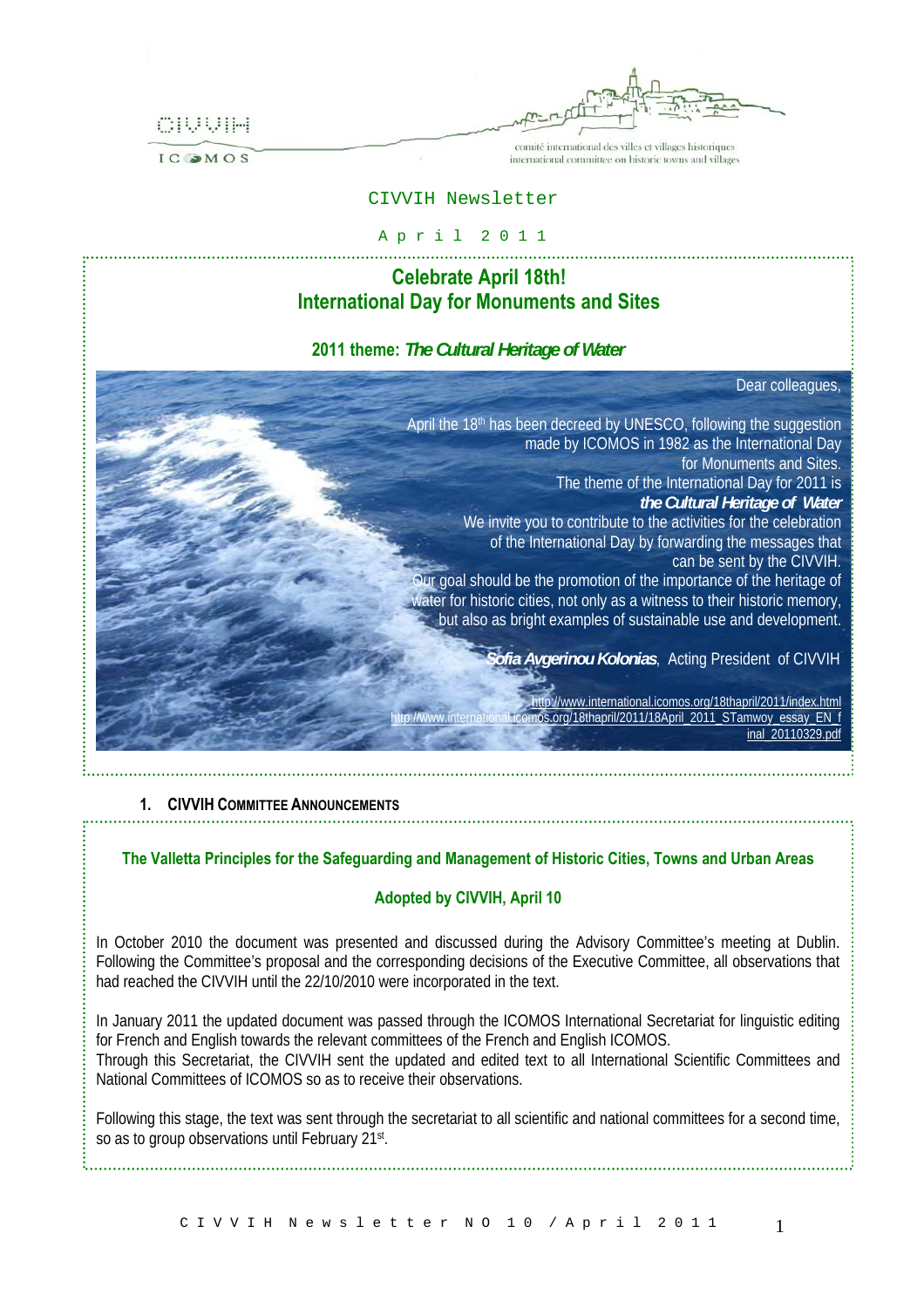Observations were sent by: Gustavo Araoz (President ICOMOS), Argentina (Alfredo Conti), CIAV (Marc de Caraffe), Australia (Jane Harrington), Slovenia (Jelka Pirkovic), Sweden (Kerstin Westerlund), Finland (Minna Pesu).

Our warmest thanks are due to the CIVVIH members who also intervened in the dialogue during the same period: Betina Adams (Brazil), Nils Ahlberg (Sweden), David Logan (Australia), Ian Hocking (Australia), Helen Wilson (Australia), Agnieshka Kiera (Australia), Riin Alatalu (Estonia), Jean Laberge (Canada), Claus Peter Echter (Germany), Saleh Lamei (Egypt), Gediminas Rutkauskas (Lithuania), Paulius Kulikauskas (Lithuania), Danuta Klosek-Kozlowska (Poland), Christoph Pawlowski (Poland), Giora Solar (Israel), Joao Campos (Malta).

In February 2011, by the set date of 21/02/2011, the observations were received by the International Scientific Committees and the ICOMOS National Committees; they were finally incorporated in the text submitted to the Executive Committee for, examination in view of its meeting on the 12<sup>th</sup> and 13<sup>th</sup> March 2011.

The Executive Committee finally opined that this final draft should go forward for adoption by the 17<sup>th</sup> General Assembly of ICOMOS in November of 2011.

Many thanks to: ICOMOS Secretariat for its support on the communicational level, ICOMOS France and UK Committees for their linguistic support, all colleagues who had the good will to participate and intervene in our scientific dialogue and particularly the Editing Committee of our colleague Prof. Elvira Petroncelli for the coordination.



Organisation des villes du patrimoine mondial Organization of World Heritage Cities Organización de las Ciudades del Patrimonio Mundial Organização das Cidades do Património Mundial منظمة مدن التزات العالمي

**OWHC Project "Historic Cities in Development: Keys for Understanding and Acting".** 

The projetct continues and the deadline for Contributions has been extended to **April 30<sup>th</sup>**, 2011. [www.ovpm.org/en/compilation\\_case\\_studies\\_conservation\\_and\\_management\\_historic\\_cities](https://ermis.arch.ntua.gr/exchweb/bin/redir.asp?URL=http://www.ovpm.org/en/compilation_case_studies_conservation_and_management_historic_cities).

Many thanks to Samir Abdulac, member of the Bureau and represent the CIVVIH in the projects's steering committee, as well as all members who contributed with their feedback to the program: David Logan **(**Australia), Helen Wilson (Australia), Bruno Maldoner (Austria), Andree Van Bever (Belgium), Pierre Laconte (Belgium), Michel Van Der Meerschen (Belgium), Elena Dimitrova (Bulgaria), Wang Lijun (China), Angela Rojas (Cuba), Saleh Lamei (Egypt), Leena Makkonen (Finland), Marianne Lehtimaki (Finland), Francois Gondran Grande (France), Antoine Bruguerolle (France), Claus Peter Echter (Germany), Sofia Avgerinou Kolonias (Greece), Paolo Motta (Italy), Teresa Colletta (Italy), George Zouain (Lebanon), Sigrid Van Roode (Netherland), Nur Akin (Turkey), Jeff Soule (USA), William Dupont (USA), Giora Solar (Israel), Ray Bondin (Malta), Hogne Langset (Norway).

Through its General Secretary, the OWHC thanked the CIVVIH for its collaboration by sending the following letter: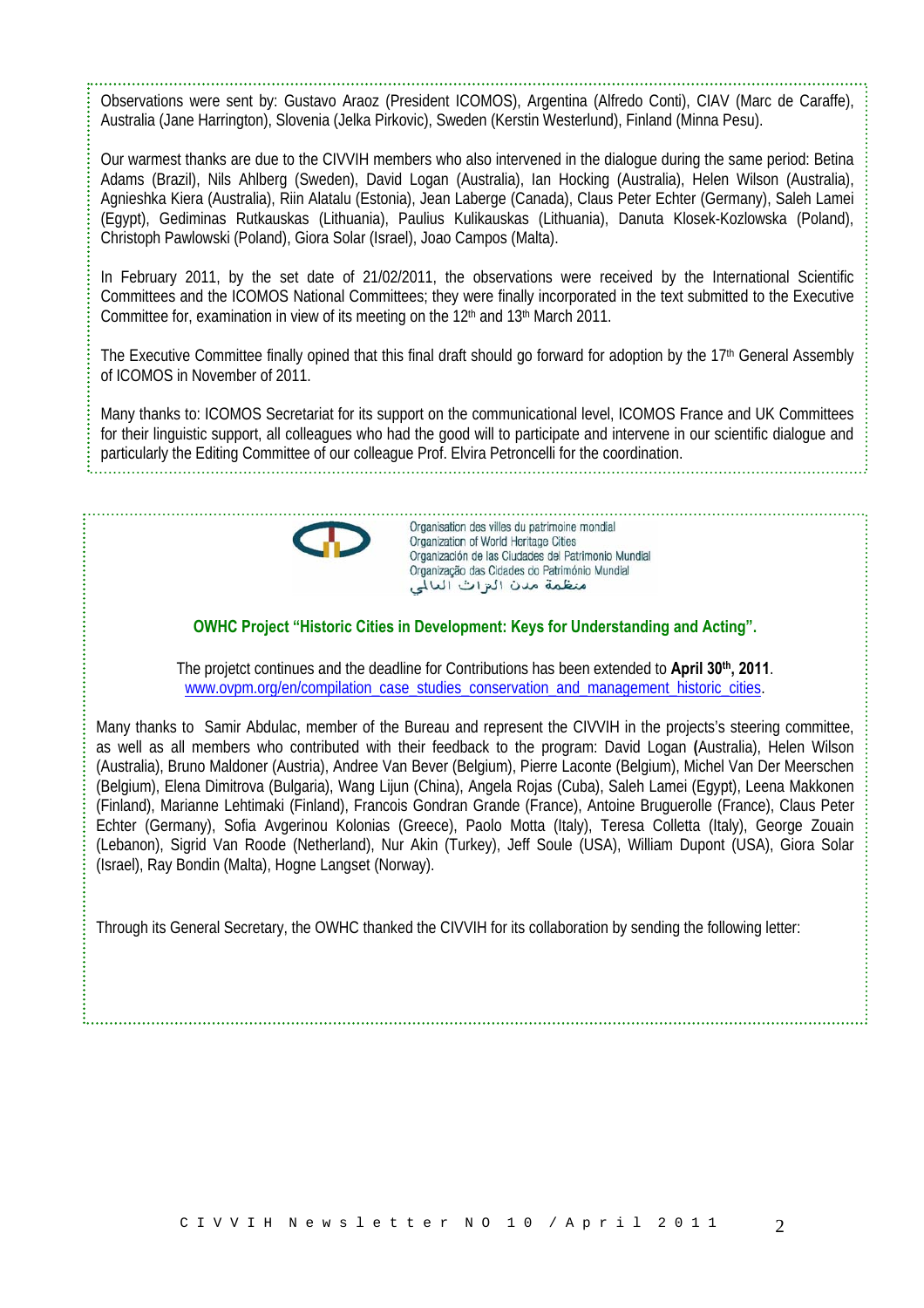

Organisation des villes du patrimoine mondial Organization of World Heritage Cities Organización de las Cludades del Patrimonio Mundial Organização das Cidades do Património Mundial منظمة مدن البراث العالى

Québec, March 3, 2011

Sofia Avgerinou Kolonias Acting President of CIVVIH Professor, Department of Urban and Regional Planning Faculty of Architecture National Technical University of Athens (N.T.U.A.) Patission 42, 10682 ATHENS

Dear Madam:

I am pleased to give you some information on the status of the Collection of Case Study program on the conservation and management of historic cities "Developing Historic Cities: Keys to Understand and to Take Action' conducted by the OWHC on the initiative of the City of Lyon and under its coordination.

The Steering Committee is currently successfully completing a critical phase of the project, which consists of soliciting contributions from cities inscribed on the World Heritage List. Thanks to the personal commitment of its members and the daily work of Kerstin Manz, who is responsible for the technical follow-up of the project, we can now rely on a large pool of prospects which should lead to the establishment of a sample that is representative not only in terms of numbers, but also in terms of quality of the geographic, size and function of the cities as well as the typology of the case study

Efforts must be continued to solicit contributions from underrepresented sectors, namely the Arab countries, Africa and Asia, but I am hopeful that we will achieve a balance.

Since the CIVVIH, represented by Samir Abdulac, joined the Steering Committee, he has perfectly integrated the process and has fully made its contribution toward the hard work to be done. I wish in particular to point out the mobilization of your international network in a significant number of world heritage sites and countries with the identification of local counterparts committed for the cause of heritage

I wanted to thank you personally for this commitment. Please transmit our gratitude to the members of your Committee.

Venis Ve

Denis Ricard Secretary General Organization of World Heritage Cities

cc: Steering Committee, Case Study Collection

15, rue Saint-Nicolas, 2° étage<br>Québec (Québec) G1K 1MB Cartada

Tél: (418) 692,0000 Fux: (418) 692.5558 socratariat@evpm.org<br>http://www.ovpm.org

**Vice-président Tréapres Vice President Treasurer**<br>Vicepresidente Texasero The Mayor of =<br>Nenna (Austria)

> Vite-présidents Vine Presidents robitardo El Alcalde de la American (Esperant

> > The Mayor of a Kazan (Russia)

La Maire de la Lyon (Prance)

The Mayor of a Mutaka (Malaysia)

El Alcalde de

El Alcalde de a **Outro (Foundar)** 

ecretery General Danie Ricard

 $\mathcal{R}$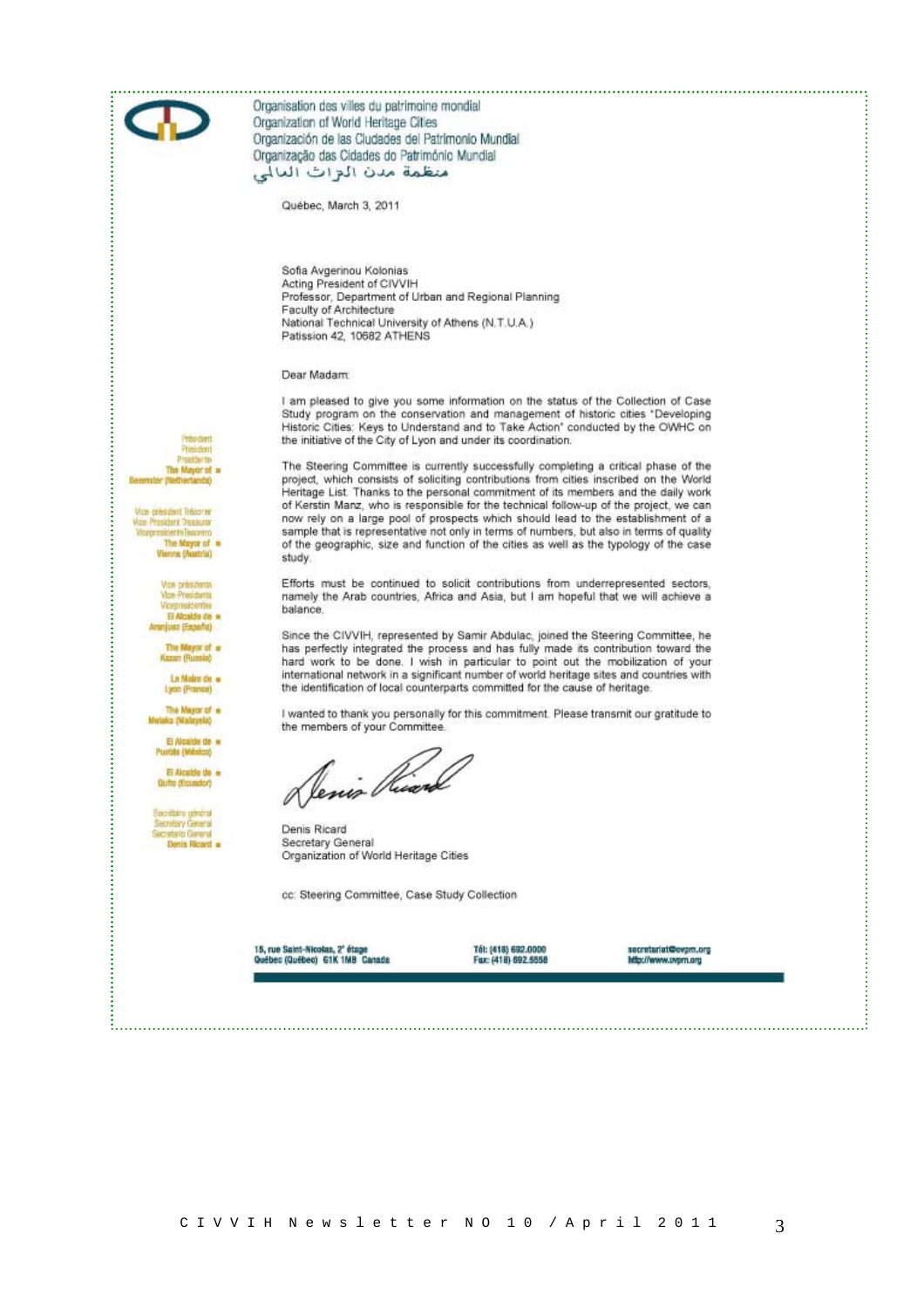## **Damages in Japan caused by Earthquake**

#### **Letter sends by our colleague Yuichi Fukukawa**



Dear colleagues

I must apologize for my long silence since the huge earthquake. I have got kind inquiry e-mails from some persons. Thank you for your concern.

I have finished a series of graduation ceremonies and attended a small meeting for regeneration of commercial area of Beppu, a famous hot-spring town in Kyushu Island. In the western part of Japan everyone is going to work and going about their days. Even in Tokyo metropolitan area there are no big problems except planned outage. The disaster area is very large unparalleled in history, but the area is a part of Japanese islands elongated from north to south.

A lot of cultural properties were damaged in the devastated area. However important historic towns and villages have not been included in the area. In the national designated conservation areas the historic houses of Sawara, Chiba pref. was damaged due to the shock of the earthquake (not included in the tsunami-devastated area) but the damage might be recoverable.

[http://www.sawara-machinami.com/sinsai/sinsai.html](https://ermis.arch.ntua.gr/exchweb/bin/redir.asp?URL=http://www.sawara-machinami.com/sinsai/sinsai.html)

One of the greatest cares at the moment is nuclear accident. We have been watching the situation of the nuclear power plant with bated breath.

Anyway it will be difficult we are going to continue our energy-consuming life. I think the philosophy of historic conservation will be more important through the reconstruction of our society.

**Sincerely** 

FUKUKAWA Yuichi Department of Architecture and Urban Science, Graduate School of Engineering, Chiba University